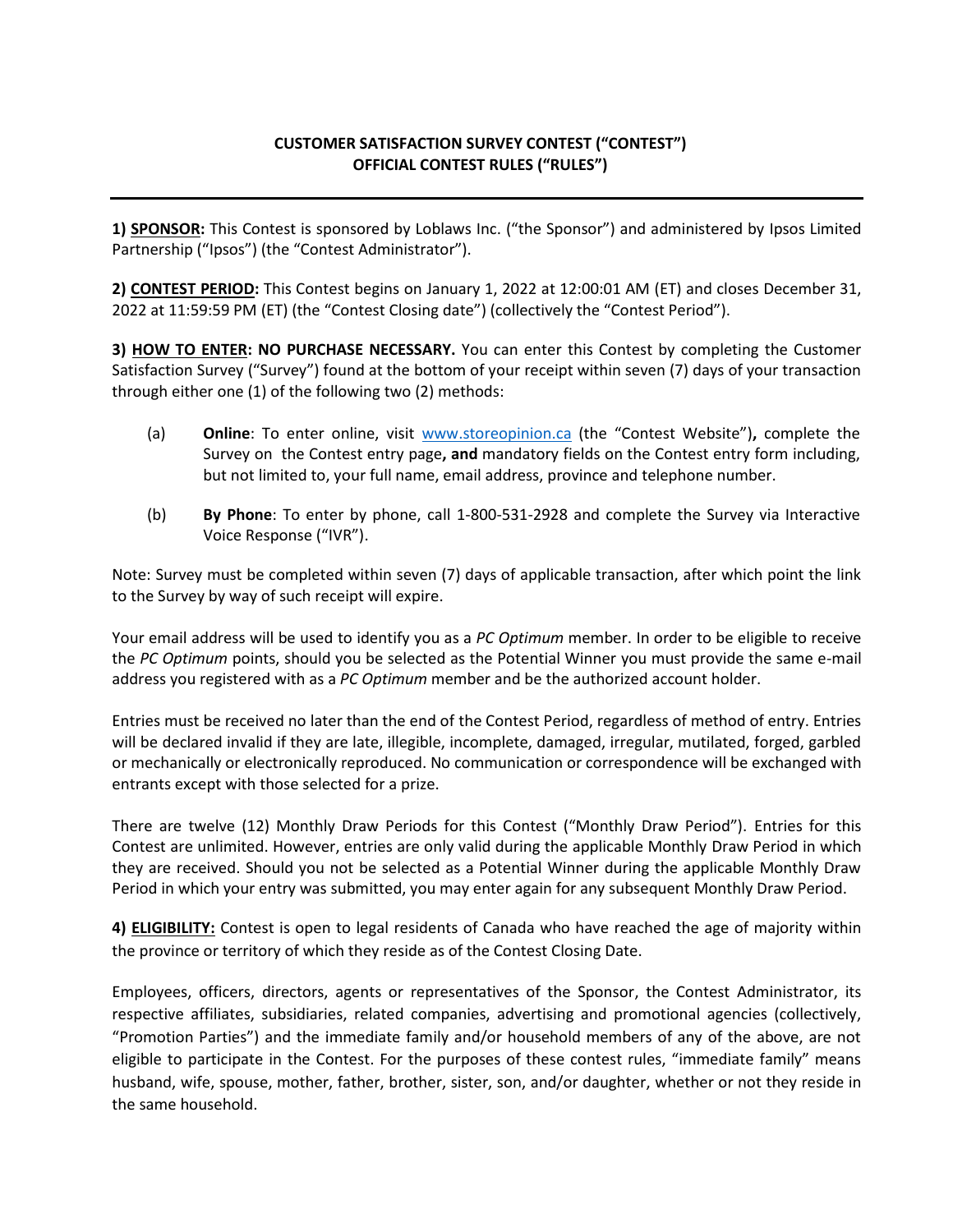The Sponsor reserves the right at any time to require proof of identity and/or eligibility to participate in the Contest and any failure to provide such proof may result in disqualification at the Sponsor's sole discretion.

## **5) POTENTIAL WINNER SELECTION FOR GRAND PRIZE:**

A random draw will be made by the Contest Administrator on the monthly draw dates listed below at 10:00 AM (ET) ("Monthly Draw Date") at Ipsos, 222 South Riverside Plaza, Chicago IL, USA from all eligible entries received on or before the Contest Closing Date. Before being declared a Winner, the selected Potential Winner must correctly answer a time-limited mathematical skill-testing question without assistance or mechanical or electronic aid and will be required to sign a standard declaration and release form confirming compliance with the contest Official Rules and acceptance of the prize as awarded. The selected Potential Winner will be notified by phone call no later than four (4) business days following the applicable Monthly Draw Date. If the Potential Winner cannot be contacted within 5 business days of the applicable Monthly Draw, at the Sponsor's discretion, another Entrant may be selected.

The following chart provides the applicable Monthly Draw Periods in which two (2) Potential Winners will be selected for each, for a total of twenty-four (24) Potential Winners selected during the Contest Period. Entries will only be deemed valid for the duration of the applicable Monthly Draw Period in which the entry was received.

| <b>Monthly</b>     | <b>Opens</b>                       | <b>Closes</b>                    | <b>Monthly Draw Date</b>           |
|--------------------|------------------------------------|----------------------------------|------------------------------------|
| <b>Draw Period</b> |                                    |                                  |                                    |
| One                | January 1, 2022 12:00:01 AM (ET)   | January 31, 2022 11:59 PM (ET)   | February 9, 2022 at 10:00 AM (ET)  |
| Two                | February 1, 2022 12:00:01 AM (ET)  | February 28, 2022 11:59 PM (ET)  | March 9, 2022 at 10:00 AM (ET)     |
| <b>Three</b>       | March 1, 2022 12:00:01 AM (ET)     | March 31, 2022 11:59 PM (ET)     | April 8, 2022 at 10:00 AM (ET)     |
| Four               | April 1, 2022 12:00:01 AM (ET)     | April 30, 2022 11:59 PM (ET)     | May 10, 2022 at 10:00 AM (ET)      |
| <b>Five</b>        | May 1, 2022 12:00:01 AM (ET)       | May 31, 2022 11:59 PM (ET)       | June 8, 2022 at 10:00 AM (ET)      |
| <b>Six</b>         | June 1, 2022 12:00:01 AM (ET)      | June 30, 2022 11:59 PM (ET)      | July 8, 2022 at 10:00 AM (ET)      |
| Seven              | July 1, 2022 12:00:01 AM (ET)      | July 31, 2022 11:59 PM (ET)      | August 9, 2022 at 10:00 AM (ET)    |
| Eight              | August 1, 2022 12:00:01 AM (ET)    | August 31, 2022 11:59 PM (ET)    | September 9, 2022 at 10:00 AM (ET) |
| <b>Nine</b>        | September 1, 2022 12:00:01 AM (ET) | September 30, 2022 11:59 PM (ET) | October 11, 2022 at 10:00 AM (ET)  |
| <b>Ten</b>         | October 1, 2022 12:00:01 AM (ET)   | October 31, 2022 11:59 PM (ET)   | November 9, 2022 at 10:00 AM (ET)  |
| Eleven             | November 1, 2022 12:00:01 AM (ET)  | November 30, 2022 11:59 PM (ET)  | December 9, 2022 at 10:00 AM (ET)  |
| <b>Twelve</b>      | December 1, 2022 12:00:01 AM (ET)  | December 31, 2022 11:59 PM (ET)  | January 10, 2023 at 10:00 AM (ET)  |

## **6) ODDS OF WINNING:**

**GRAND PRIZE:** The chances of being selected as a Potential Winner depends upon the number of eligible entries received.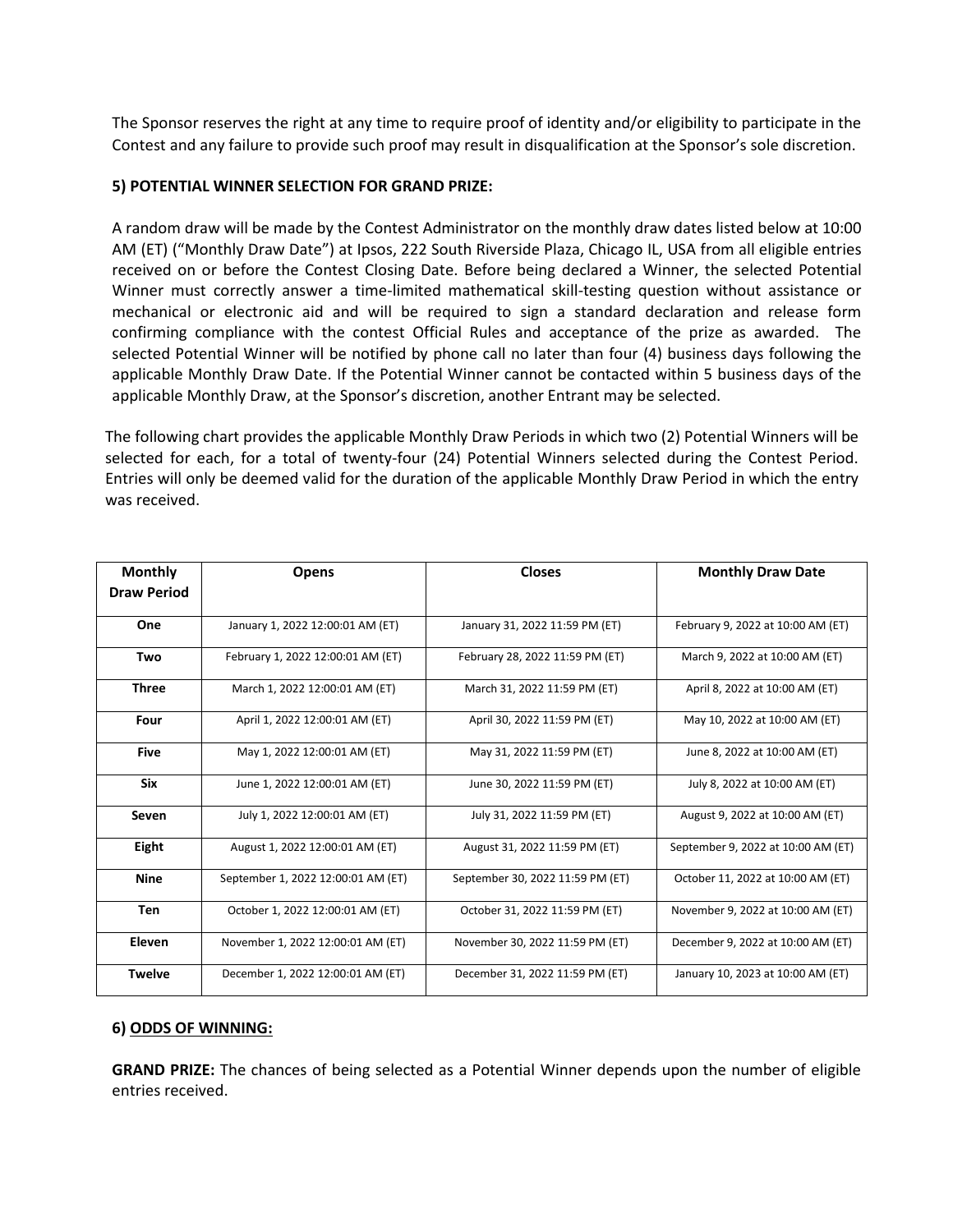**7) PRIZES/APPROXIMATE RETAIL VALUES (ARVs):** There will be twenty-four **(24)** prizes available to be won during the Contest Period. The Potential Winners will be given the opportunity to select their prize of choice between either one (1) of the following two (2) prize options: A \$1000.00 *PC* gift card **OR** One million (1,000,000) *PC Optimum Points.*

Each prize has an approximate retail value of **\$1000**. Total approximate retail value of all prizes combined is **\$24,000 (12 months X \$2000).**

The approximate retail value of each prize is that stated by the supplier of the prize as being in effect thirty (30) days prior to the launching of this contest.

**8) DECLARATION & RELEASE:** The Potential Winner will be required to execute and return a Declaration and Release within seven (7) days of the date indicated on the accompanying letter of prize notification and of attempted delivery, or the prize will be forfeited and may be awarded to an alternate Entrant.

The return of any prize/prize notification as undeliverable or noncompliance with the terms of these Official Rules may result in disqualification and at the Sponsor's discretion, selection of an alternate Entrant.

**9) LIMITATION OF LIABILITY:** By entering this contest, the entrant accepts and agrees to these Official Rules and the decisions of the Sponsor, which shall be final in all matters. By accepting the prize, the Winner agrees to hold the Sponsor, the Contest Administrator, their affiliates, directors, officers, employees, parent and related companies, licensors, licensees, and assigns harmless against any and all claims and liability arising out of the acceptance, use, misuse or redemption of any prize or participation in the contest. Neither the Sponsor nor the Contest Administrator assumes responsibility or liability for lost, late, unintelligible/illegible, falsified, damaged, misdirected or incomplete entries, on account of the foregoing or otherwise, notifications, typographical, responses, replies or any computer, online, software, telephone, cellular phone, hardware or technical problems, interruption, deletion, defect, delay in operation or transmission, failure, traffic congestion or malfunction that may occur, or on account of any combination including but not limited to malfunctions that may affect the transmission or non-transmission of an entry. Neither the Sponsor nor the Contest Administrator is responsible for any incorrect or inaccurate information, whether caused by website or mobile application users or by any of the equipment or programming associated with the Contest or by any technical, human or other error or omission. The Sponsor assumes no responsibility for any error, omission, interruption, deletion, defect, delay in operation or transmission, communications line failure, theft or destruction or unauthorized access to, or alteration of, entries. Neither the Sponsor nor the Contest Administrator is responsible for any injury or damage to entrant or to any computer or cellular phone related to or resulting from participating or downloading materials or applications in this Contest. The Sponsor assumes no responsibility or liability in the event that the Contest cannot be conducted as planned for any reason, including those reasons beyond the control of the Sponsor, including but not limited to infection by computer virus, bugs, tampering, unauthorized intervention, fraud, technical failures, or corruption of the administration, security, lack of participation, fairness, integrity or proper conduct of this Contest or the Contest Website.

Sponsor reserves the right to disqualify an entrant if the entrant a) violates these official rules and/or the general rules/guidelines of any online property or service of the Sponsor; b) enters the contest by any means contrary to these rules or which would be unfair to other entrants or where contest entries are generated by any mechanical or automated means; c) acts in an unsportsmanlike or disruptive manner, or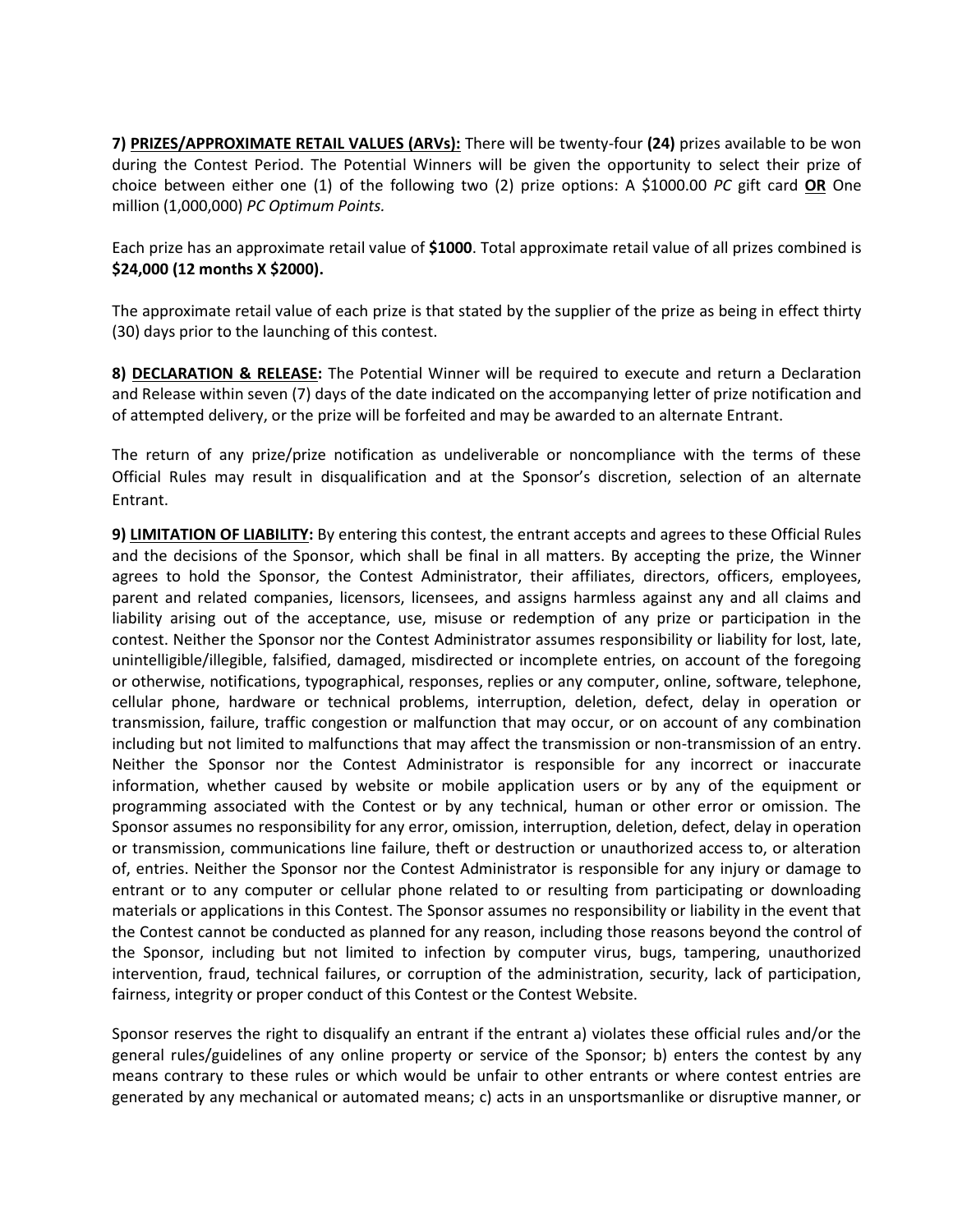with the intent to annoy, abuse, threaten or harass any other person. Entry materials that have been tampered with, reproduced, falsified, or altered are void. In the event a dispute arises as to the identity of a potentially winning online entrant, entries made by internet will be declared made by the name on the online entry form.

Any attempt to deliberately damage the contest website, contest application or any related website or undermine the legitimate operation of the contest may be a violation of criminal and civil laws. Should such an attempt be made, the sponsor reserves the right to seek remedies and damages to the fullest extent permitted by law.

Currency is in Canadian dollars unless otherwise stipulated. Each prize must be accepted "as is" and may not be exchanged for an amount of money, bartered, sold, raffled, substituted, or transferred, and is nonrefundable. In the event the stated prizes are unavailable due to reasons beyond the control of the Sponsor, a prize of equivalent nature and value will be available to be won, or the Sponsor, in its sole option, may award the winner the equivalent monetary value in lieu of prize. The prizes will be delivered only to the confirmed winners.

Refusal to accept a prize releases the Sponsor, as well as their respective directors, officers, and employees, of all responsibility and obligations toward the winner of such prize. In no event shall Sponsor be held to award more prizes that what is mentioned in these rules or to award prizes otherwise than in compliance with these rules.

**10) LANGUAGE DISCREPANCY:** In the event of any discrepancy or inconsistency between English language version and the French language version of these Contest Rules, and disclosures or other statements contained in any Contest-related materials, including but not limited to the Contest entry form, or point of sale, television, print or online advertising, the terms and conditions of the English version of the Official Rules shall prevail, govern and control.

**11) CONDITIONS OF ENTRY:** Acceptance of a prize constitutes permission for the Sponsor to use winners' names, cities and provinces/territories of residence and likenesses for purposes of advertising and publicity in any and all media now or hereafter known throughout the world in perpetuity, without further compensation, notification, or permission, unless prohibited by law.

All information requested by and supplied by each entrant must be truthful, accurate, and in no way misleading. Sponsor reserves the right to disqualify any entrant from the contest in their discretion, should the entrant at any stage supply untruthful, inaccurate, or misleading details and/or information or should the entrant be ineligible for the contest pursuant to these rules.

**12) INTELLECTUAL PROPERTY:** All intellectual property, including but not limited to trademarks, trade names, logos, designs, promotional materials, web pages, source code, drawings, illustrations, slogans and representations are owned by the Sponsor and/or their affiliates. All rights are reserved. Unauthorized copying or use of any copyrighted material or intellectual property without the express written consent of its owner is strictly prohibited.

**13) INDEMNIFICATION:** Entrant releases and holds Sponsor, the Contest Administrator, their affiliates, directors, officers, employees, parent and related companies, licensors, licensees, and assigns (collectively, the "Indemnified Parties" harmless from any and all liability for any injuries, loss or damage of any kind to the Entrant or any other person, including personal injury, death, or property damage, resulting in whole or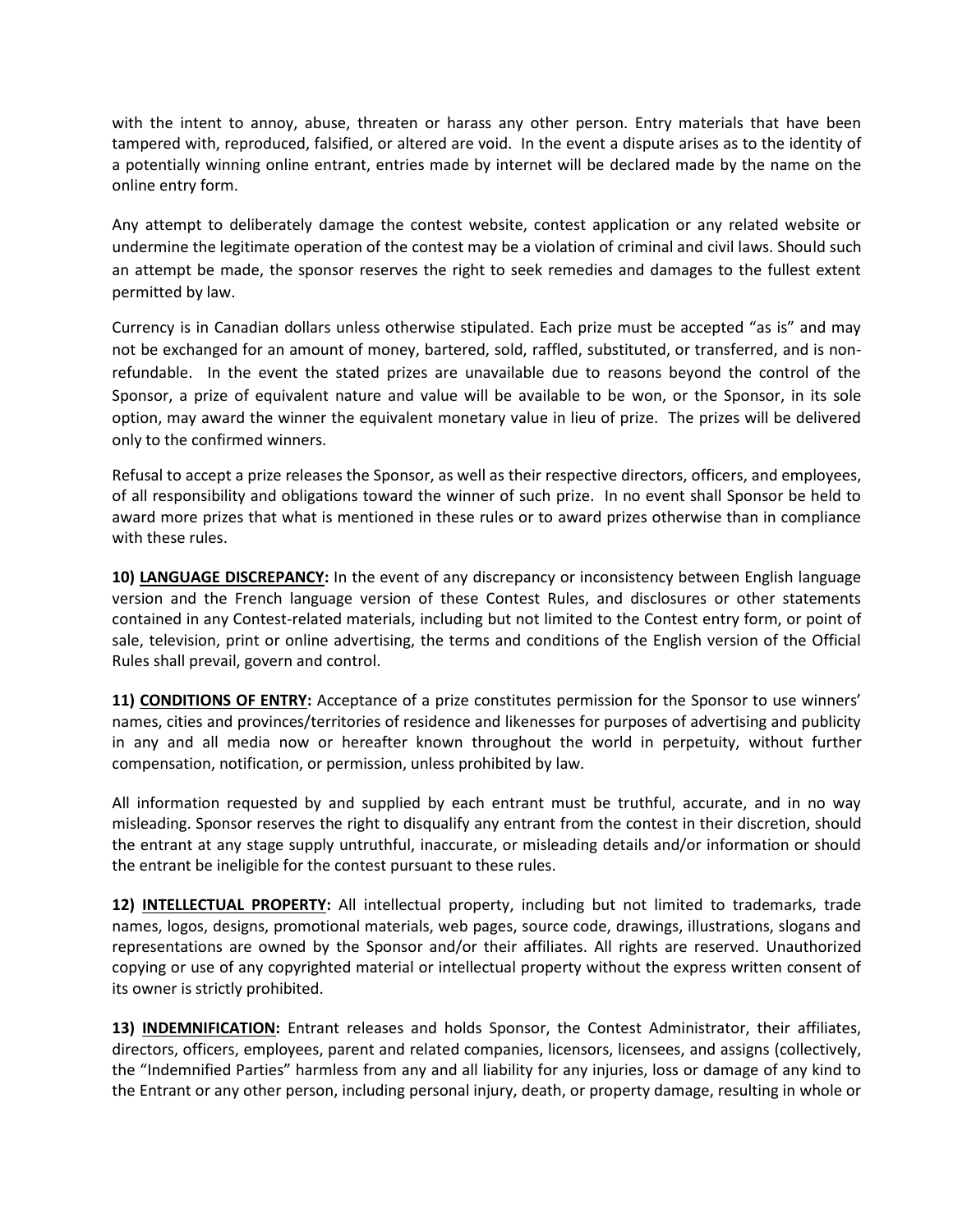in part, directly or indirectly, participation in the Contest, any breach of the Rules, and/or in any Prizerelated activity. The Entrant agrees to fully indemnify the Indemnified Parties from any and all claims by third parties relating to the Contest.

**14) TERMINATION:** If, in the Sponsor or Contest Administrator's opinion, there is any suspected or actual evidence of tampering with any portion of the contest, or if technical difficulties or any other factor including accident, printing, administrative, or any error of any kind compromises the integrity, administration, or conduct of this contest, the Sponsor reserves the right, with consent of the *Régie des alcools, des courses et des jeux* in its sole discretion, to modify, suspend or terminate the Contest, in whole or in part, at any time, without prior notice or obligation. Any attempt to deliberately damage any website or to undermine the legitimate operation of this contest is a violation of criminal and civil laws and should such an attempt be made, the Sponsor reserves the right to seek remedies and damages to the fullest extent permitted by law, including criminal prosecution.

**15) PROVINCE OF QUEBEC:** Any litigation respecting the conduct or organization of the contest may be submitted to the Régie des alcools, des courses et des jeux for a ruling. Any litigation respecting the awarding of a prize in the contest may be submitted to the Régie only for the purpose of helping the parties reach a fair settlement.

**16) PRIVACY/USE OF PERSONAL INFORMATION:** The Sponsor respects your right to privacy. By participating in the Contest, you: (i) grant to the Sponsor and Contest Administrator the right to use your name, mailing address, telephone number, and e-mail address, alias or platform handle ("Personal Information") for the purposes of administering this Contest and conducting publicity about this contest (ii) grant to the Sponsor the right to use Personal Information for publicity and promotional purposes relating to the Contest, in any and all media now known or hereafter devised, without further compensation unless prohibited by law; and (iii) acknowledge that the Sponsor or Contest Administrator may disclose Personal Information to third-party service providers and agents of the Sponsor or Contest Administrator in connection with any of the activities listed in (i) and (ii) above. The Sponsor and Contest Administrator will only use the entrant's Personal Information for identified purposes and only if consent is given at the time of entry to provide you with information regarding upcoming promotions/Contest of the Sponsor. Your consent may be withdrawn at any time. Should you withdrawal your consent, your entry into this contest will be invalid. For more information regarding the manner of collection, use and disclosure of Personal Information by the Sponsor, please refer to the Sponsor's Privacy Policy at: https://loblaw.ca/en/privacy.html.

**17) LAW:** The Contest is subject to applicable federal, provincial and municipal laws and regulations. The Official Rules are subject to change without notice to comply with any applicable federal, provincial and municipal laws or the policy of any other entity having jurisdiction over the Sponsor. All issues and questions concerning the construction, validity, interpretation and enforceability of the Official Rules or the rights and obligations as between the entrant and the Sponsor in connection with the Contest shall be governed by and construed in accordance with the laws of the province of Ontario including procedural provisions without giving effect to any choice of law or conflict of law rules or provisions that would cause the application of any other jurisdiction's laws.